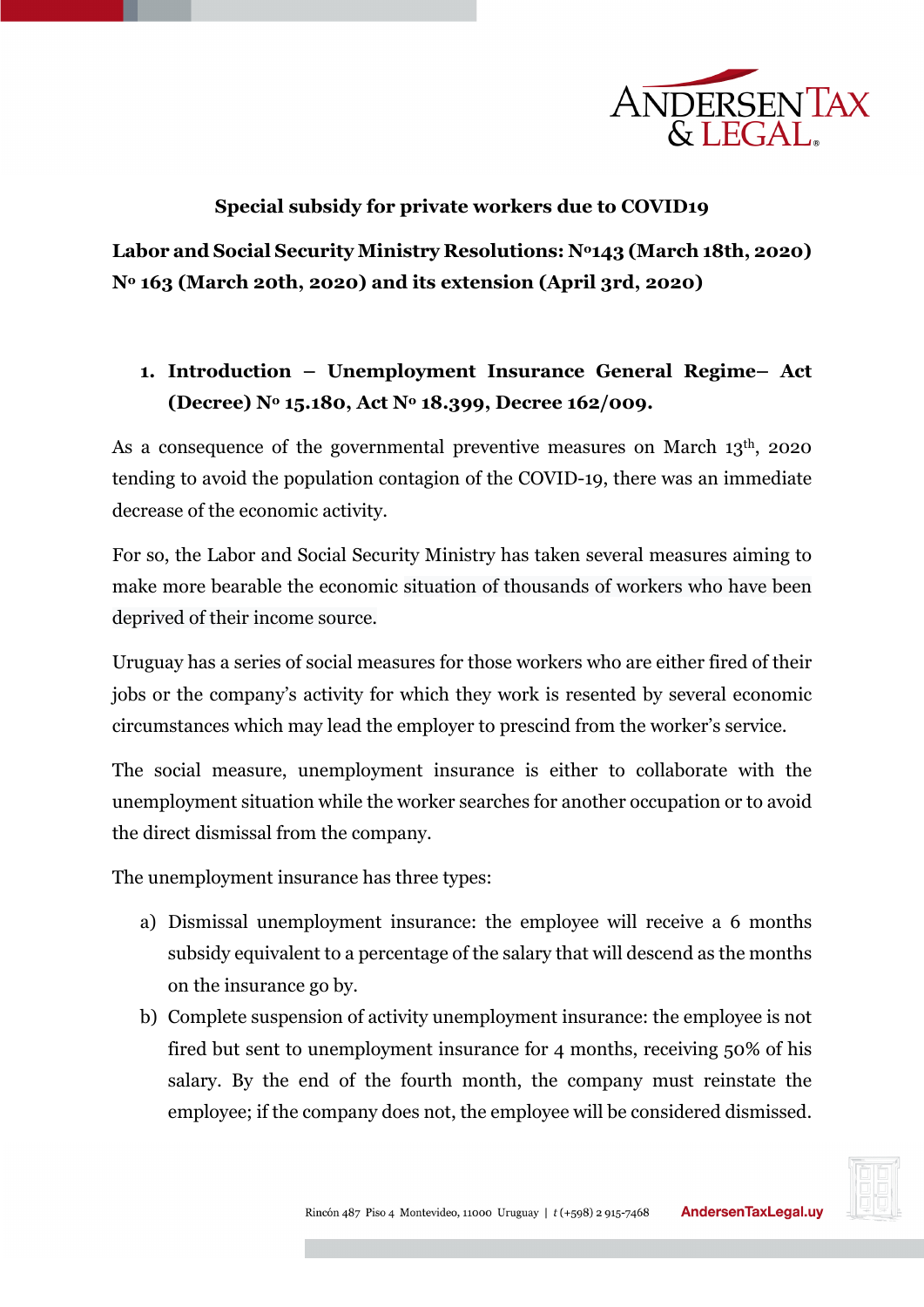c) Activity reduction unemployment insurance: This partial unemployment insurance is only valid for daily workes. The employee works part of its journey and foor so will be paid by the employer. For the reduced part of the journey, the employe will recieve a subsidy paid by the State.

In order to acess the unemployment insurance, the workers must have been on the payroll of one or more companies in the last twelve months. As well, for that period, must have eeefectively worked for a minimum of siix months – for monthly workers – or thee equivalent to 150 journeys – for daily workers. Once the employee uses the benefit must return to contribute the legal minimum months or journeys to once again have acess to the unemployment insurance.

The system is financed with the workers and employers State contribution. In fact, the State pays fot this benefit through the Previsional Office (BPS)

## **2. Uruguayan Special subsidy for private workers due to COVID19**

One of the fisrt measures taken by the uruguayan govenment to the COVID-19 apearance, was creating a special subsidy which comprises certain areas of activity of private sector workers with monthly fixed or variable remuneration.

#### **A) Resolution No143 (March 18th, 2020):**

By the Resolution  $N<sup>0143</sup>$  dated March 18th, 2020, the Labor and Social Security Ministry established a special subsidy regime for private sector workers, for some specific areas of activity which were promptly severely affected by the arrival to our country of the COVID19. Such areas comprehend: general commerce, food retail , hotels, restaurants and bars, cultural and leisure services and travel agencies.

Dependent workers (with monthly fixed or variable remuneration) may recieve this subsidy.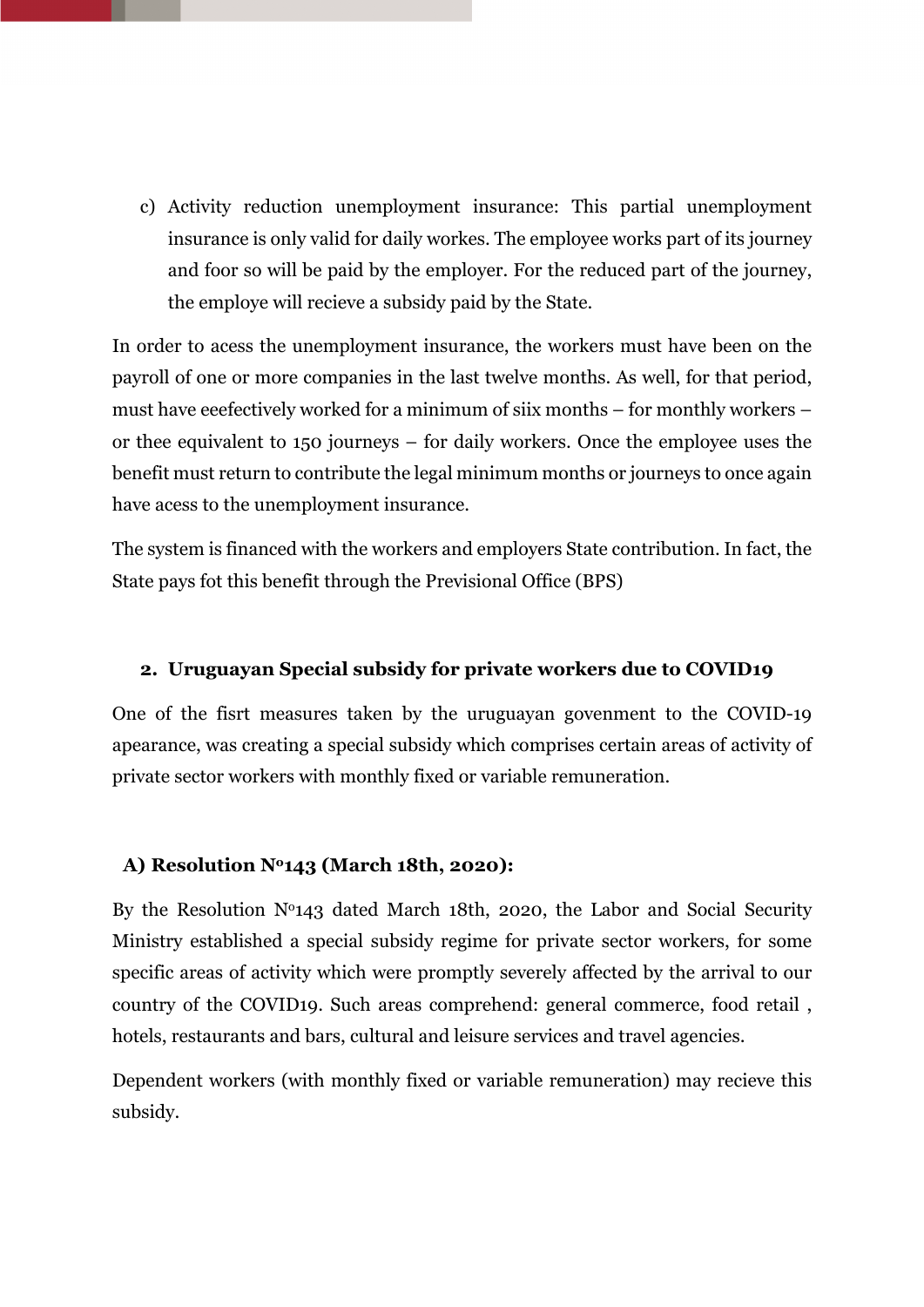Initially this general regulation did not include the daily workers or the industry area. The Resolution refers to the commerce sector in general and to some specific services.

According to Numeral 2 of the Resolution, workers in a situation of partial suspension will be included in the special subsidy due to a reduction in the number of days of monthly work (with a minimum of six days in the month). Likewise, the special regime will be applied in the case of a reduction of 50% or more in the number of normal hours of work. Notwithstanding the above, workers must comply with the other requisites required by the Act (Decree) No 15.180 in the wording given by Act No 18.399 of October 24, 2008.

The regulation stablishes the special subsidy will have a term of 30 days since March 18th, 2020, extendable by 30 additional days through a resolution of the Executive Power.

The subsidy will be the equivalent to 25% of the monthly average of the nominal remuneration recieved the six months immediately prior to the causal period, calculated proportionally to the period covered by the subsidy. Only the remuneration for the activities for which the subsidy is generated will be computed or considered.

The resolution by the Executive Power through the Labor and Social Security Ministry modifies or softens the general unemployment insurance regime that governs in our country, taking into account the health emergency that the country is going through. Such brings with it a substantial decrease in the activity of the sectors covered by this "exceptional" and clearly transitory benefit.

In this sense, we must appoint as significant modifications:

- a) The special regime will comprehend workers who have exhausted coverage by the general unemployment benefit regime as of March 18, 2020.
- b) In the case of workers who are currently covered by the general regime benefit, the special regime suspends the current collection of the subsidy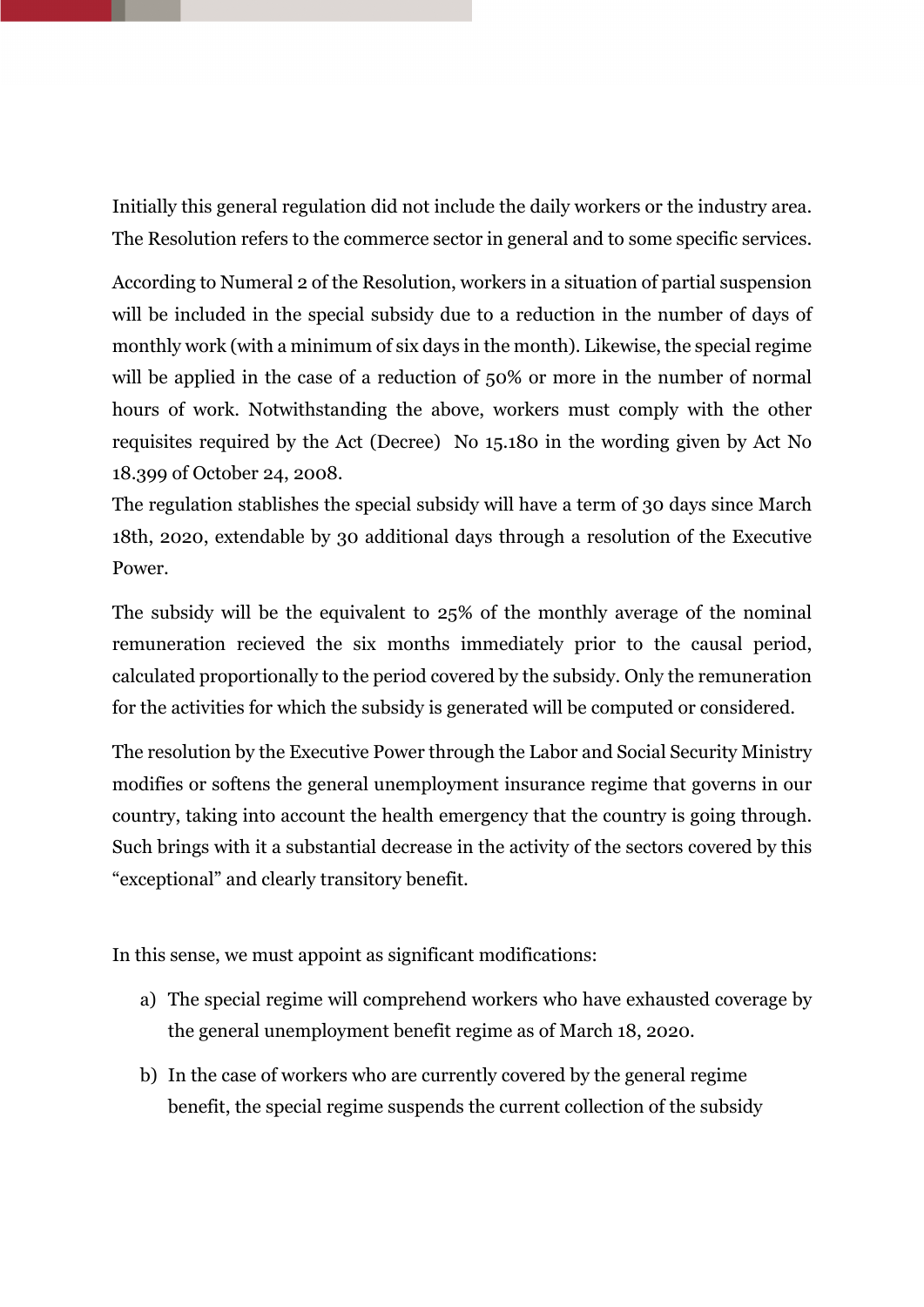established by it, Then returning by the end of the validity of the special regime.

Requests for protection under the special regime will be submitted to the Previsional Office (BPS).

Granting of the special subsidy will not be conditioned to the existence of an unenjoyed annual paid vacation by the worker.

## **B) Resolution No 163 (March 20th, 2020):**

Two days aftet the first resolution, with softened the general unemployment insurance, the Labor and Social Security Ministry, submited a second resolution which widened the areas reached by the subsidy and clarifies certain confusing aspects of the Resolution Nº.143

This new resolution, widens the univers of potential beneficiaries of the subsidy: every worker of the private work industry recievingg a monthily fixed or variable remuneration, may recieve the special subsidy by activity reduction.

As well, clarifies certain aspects of the initial regulation:

- a) Those workers who have received coverage by the general unemployment insurance regime due to dismissal or total suspension of activity and who have continuously or discontinuously exhausted the maximum term of the unemployment benefit, may also access this benefit even if they have not elapsed or complied with the provisions of article 6.4 of Act  $N<sup>o</sup>$  15.180 in the wording given by Act No 18.399 (12 months, 6 of them of effective contribution, since they received the last benefit).
- b) The regime stablished by Resolution No 143 and by the present (No 160) is optional and does not substitute the general unemployment regime.

#### **C) Resolution of April 3rd, 2020:**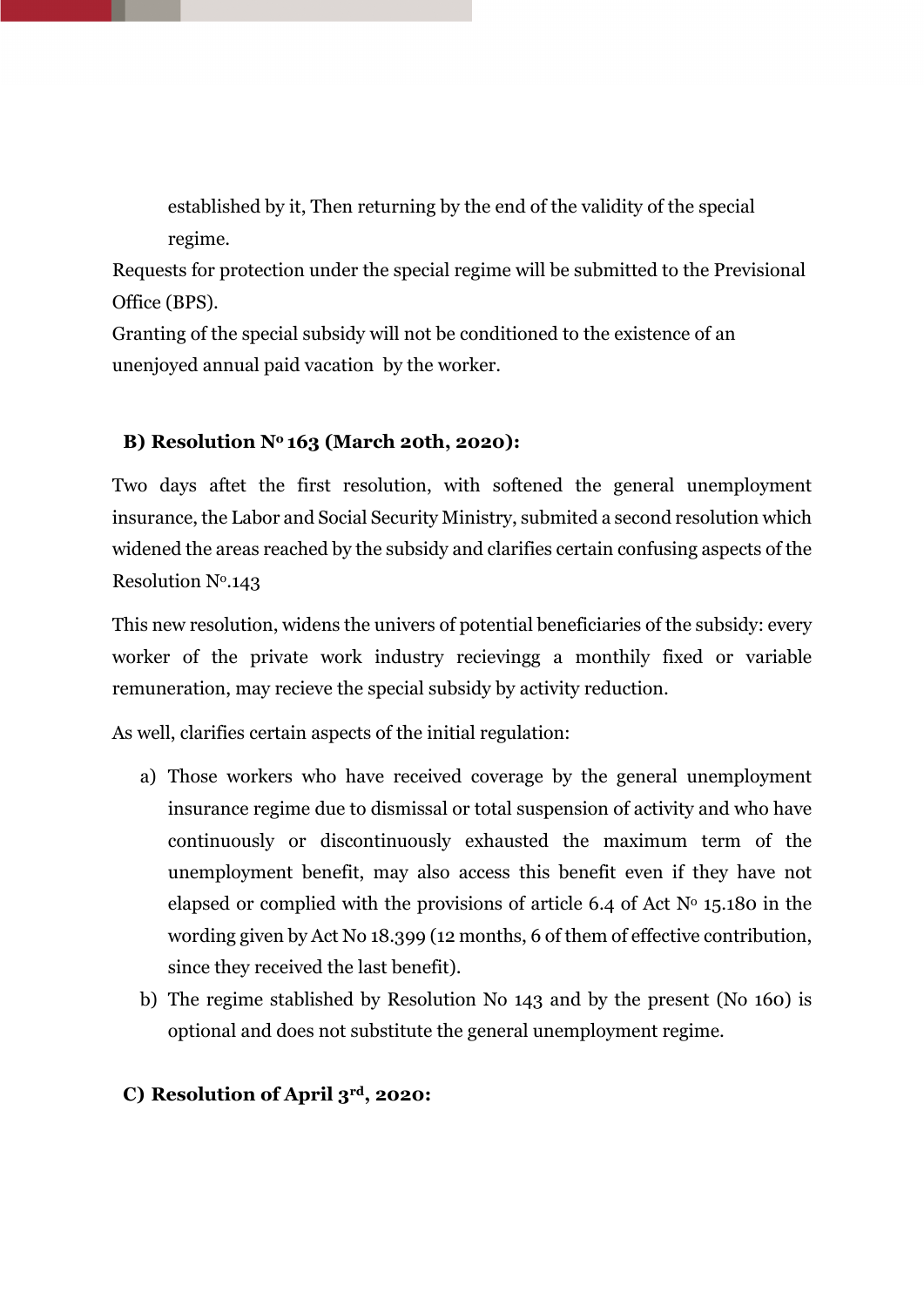This new and recent Resolution of the Labor and Social Security Ministry, widens the term of validity of the special unemployment insurance for reduction of activity established by Resolution No. 143 and modifies some articles of the same norm, making them retroactive to April 1st, 2020.

- a) Extension of the term of validity: In Resolution No 143, it was established that the special unemployment insurance for reduction of activity was valid for 30 days from March 18th, 2020, with the possibility of extending the term 30 days more. According to this first Resolution, the term of this subsidy could not be greater than 60 days, counted since March 18th, 2020. This new Resolution dated April 3rd, 2020, further extends the term of validity and extends it until May 31st, 2020.
- b) Specification of maximum and minimum working hours: The new Resolution maintains the minimum of monthly working hours that must be reduced in order to access the benefit (6 journeys per month) but establishes a maximum (19 journeys per month).
- c) Amount of the subsidy: The Resolution reiterates what the amount of the subsidy will be (25% of the monthly average of the computable nominal remuneration received in the six months immediately prior to the causal period, calculated proportionally to the period covered by the subsidy). But the novelty is that it establishes that "The amount to be received shall in no case be less than seventy-five percent (75%) of the average monthly remuneration received in the last six months, including the nominal sum paid by the employer for the period actually worked. " This implies that, between what the worker receives for its effective work in the company after the reduction of his working day and what he receives for his protection of unemployment insurance for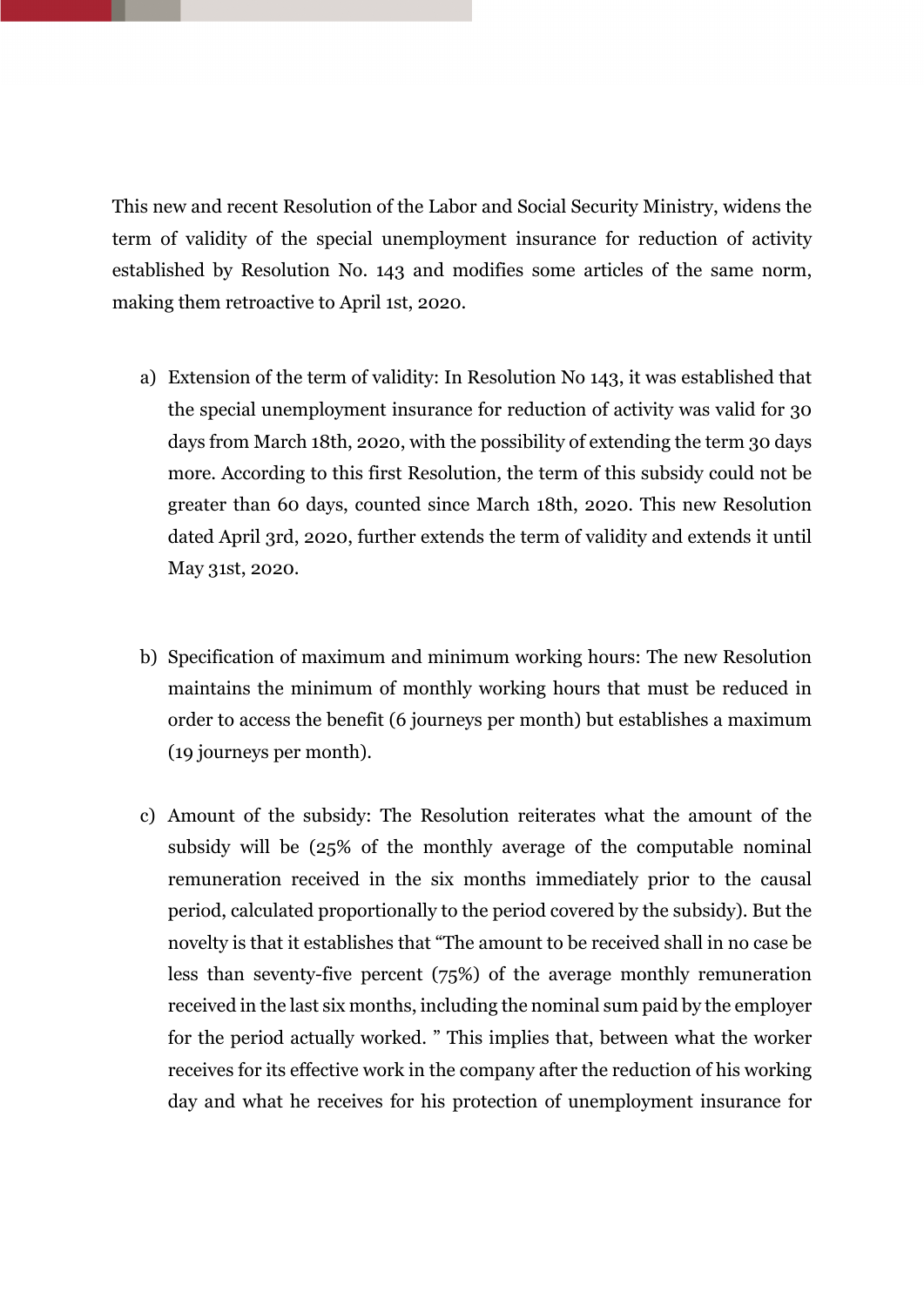partial suspension of activity, the pay must be equivalent to 75% of your usual salary.

d) Retroactive effect of the Resolution dated April 3rd, 2020: The Resolution itself establishes that the modifications introduced are effective as of April 1st, 2020.

## **3. Conclusions**

Before listing the characteristics of this special unemployment insurance regime, we must necessarily warn that, given the uncertainty of the scenario facing the country, future modifications to the regime must not be discarded. In any case, and as the tool that companies massively came to since the appearance of the disease in Uruguay, we understood its convenient to update the special regime created by the Executive Power.

The characteristics of this special unemployment insurance regime for the reduction of activity of the partial unemployment insurance are, according to the three Resolutions of the Labor Social Security Minsitry:

- I. **Validity of the special regime:** May 31st, 2020 (Resolution of April 3rd, 2020)
- II. **Reached areas of activity Sectores:** All ( Resolution No. 163 (March 20th, 2020)
- III. **Workers who may recieve the benefit:** Private work activity employees with monthly fixed or variable remuneration.The special regime does not apply to daily workers - Resolution  $N<sup>o</sup>$ . 143 (March 18th, 2020).
- IV. **Special regime is optional:** It is not the employer's obligation to resort to this special regime. Workers will be able to take advantage of the general unemployment insurance regime (Resolution  $N<sup>0</sup>$ . 163 of March 20<sup>th</sup>, 2020).
- V. **Exhaustion of insurance:** Those workers in private activity with fixed or variable monthly remuneration who have previously exhausted unemployment